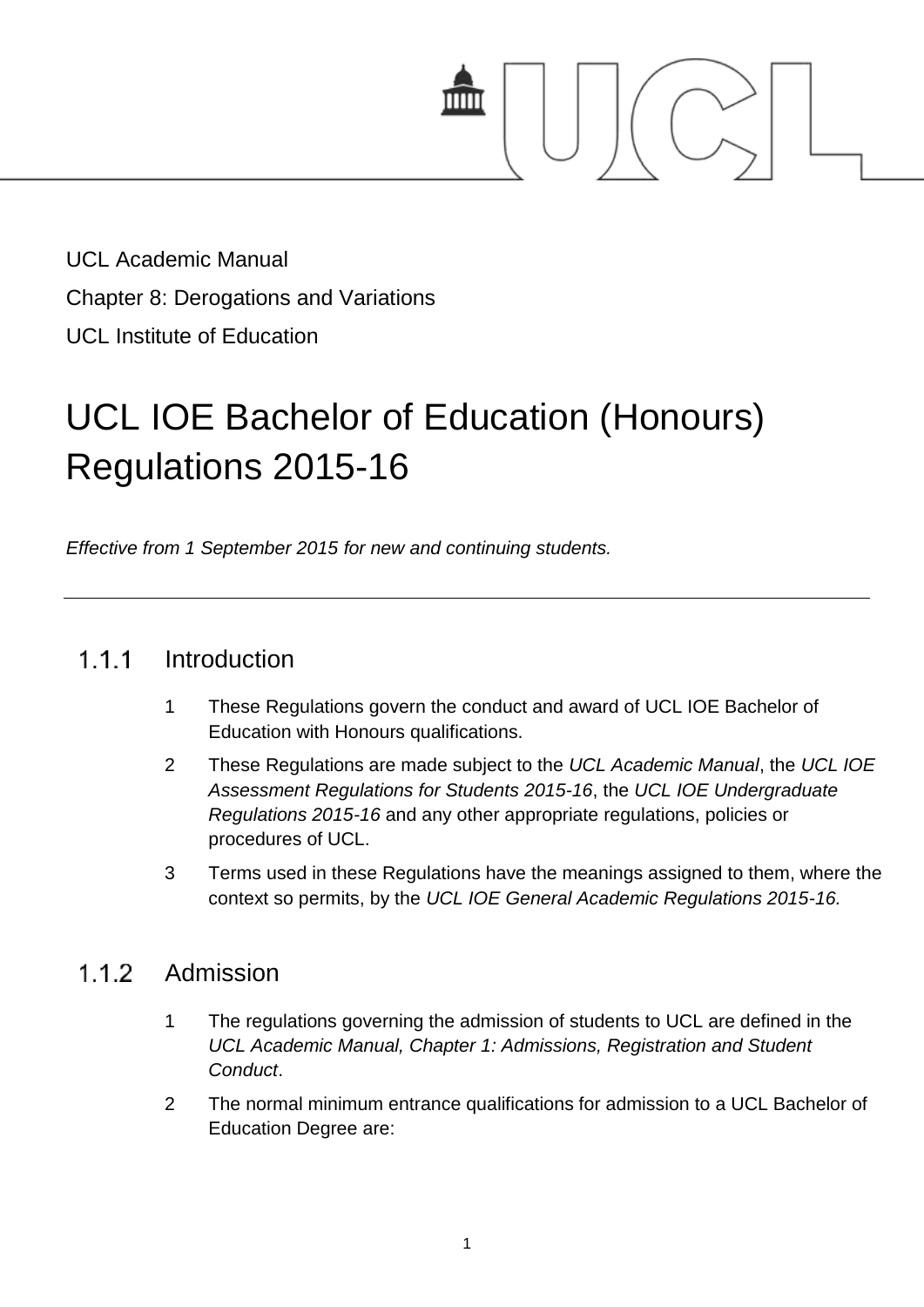2.1 Completion of at least one year's full-time study at post A-Level or equivalent standard, or the part-time equivalent. Candidates with alternative educational qualifications may be considered if their professional experience is deemed suitable for the programme;

and

2.2 One year's relevant full-time working experience or the part-time equivalent;

and

- 2.3 Employment in a setting directly relevant to the programme of study.
- 3 Candidates for entry to the programme may be required to sit a qualifying examination, which may take the form of an unseen written paper or an alternative form.

#### $1.1.3$ **Registration**

- 1 The regulations governing the registration of students are defined in the *UCL Academic Manual, Chapter 1: Admissions, Registration and Student Conduct*.
- 2 Registration for Part 2 of the Bachelor of Education shall be conditional upon an agreed exemption from Part 1 or satisfactory academic progress in Part 1.

## $1.1.4$ Programme of Study

- 1 The minimum number and level of credits required for each UCL qualification is defined in the *UCL Academic Manual, Chapter 2: Qualifications and Credit Framework*.
- 2 The programme of study shall have two parts: Part 1 and Part 2. Part 1 shall consist of compulsory courses, and Part 2 shall consist of a combination of compulsory and elective courses.

## $1.1.5$ Duration of Programme

- 1 The duration of a programme of study leading to each qualification is defined in the *UCL Academic Manual, Chapter 2: Qualifications and Credit Framework*.
- 2 Part 1 of the programme will normally be undertaken over one academic year of part-time study, and Part 2 shall normally be undertaken over two years of parttime study.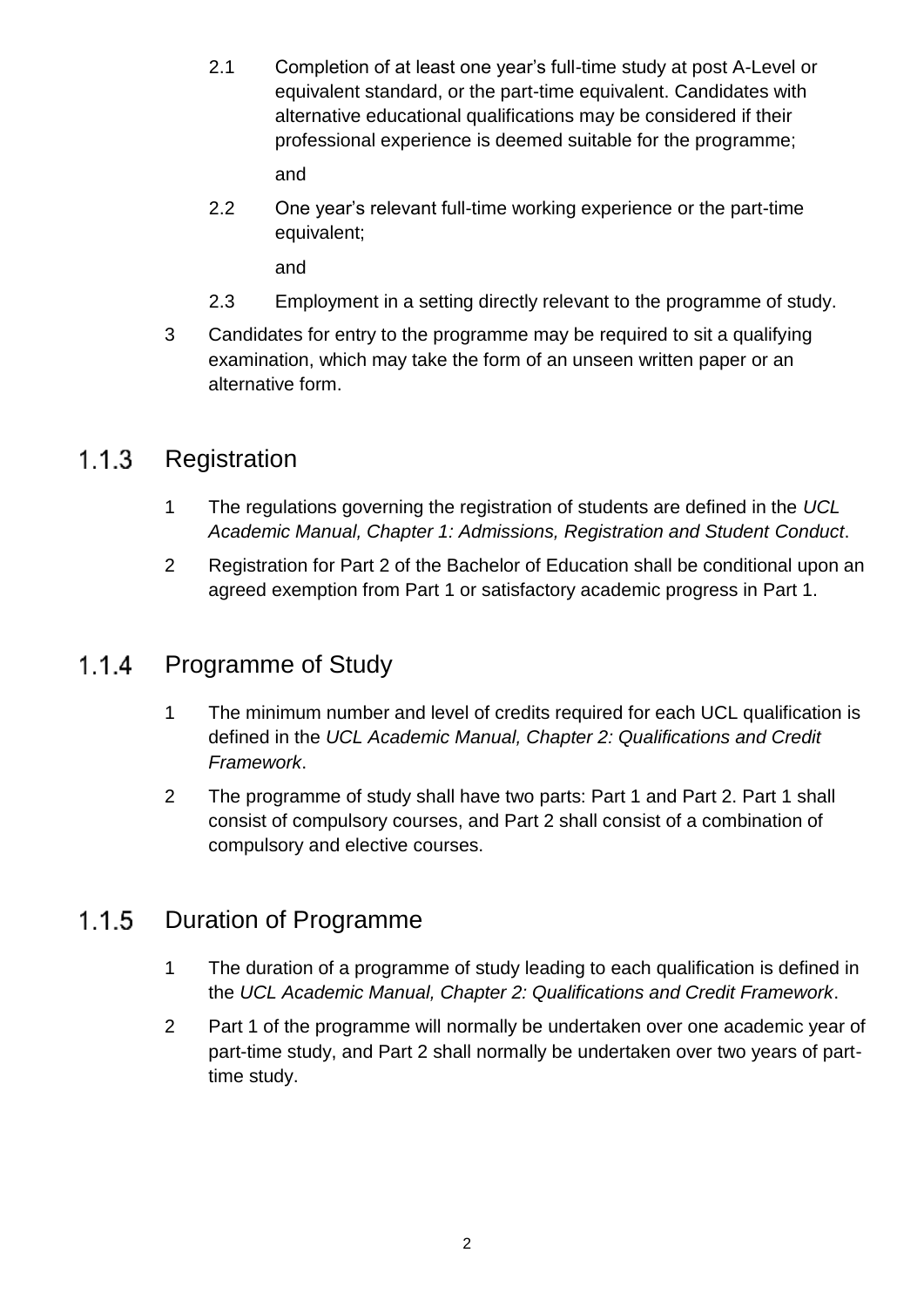#### $1.1.6$ Attendance

1 The attendance requirements for UCL students are defined in the *UCL Academic Manual, Chapter 1: Admissions, Registration and Student Conduct*.

#### 117 Assessment

1 The assessment regulations for UCL IOE BEd students are defined in the *UCL IOE Assessment Regulations for Students 2015-16* and the *UCL IOE Undergraduate Regulations 2015-16*.

## $1.1.8$ Aegrotat Provisions

- 1 Where a candidate for the Bachelor of Education degree has completed the full programme of study for the award and is either:
	- a) absent through illness or prevented by other causes judged sufficient by the UCL IOE Director of Undergraduate Studies from undertaking an element or elements of the formal assessment requirements of the final year of study; or
	- b) although presenting him or herself for formal assessment considers that his or her performance has been adversely affected by illness or other causes judged sufficient may apply to the UCL IOE Director of Undergraduate Studies, he or she may apply to the for consideration for the award of an aegrotat degree. The Academic Registrar will advise of the procedures to be followed in such cases.

## $1.1.9$ Awards

- 1 In order to qualify for a Bachelor of Education degree, a candidate must satisfy the examiners that he or she has attained a satisfactory standard in all elements required for the award, as indicated in the programme regulations, and that he or she has demonstrated:
	- a) a command of an appropriate body knowledge and skills;
	- b) familiarity and ability to deal with a range of methodologies appropriate to the field of education and related areas; and
	- c) capacity for independent and critical thought.
- 2 The classification for Honours shall be based on the candidate's performance in the formal assessments associated with both Part 1 and 2 of the degree course,